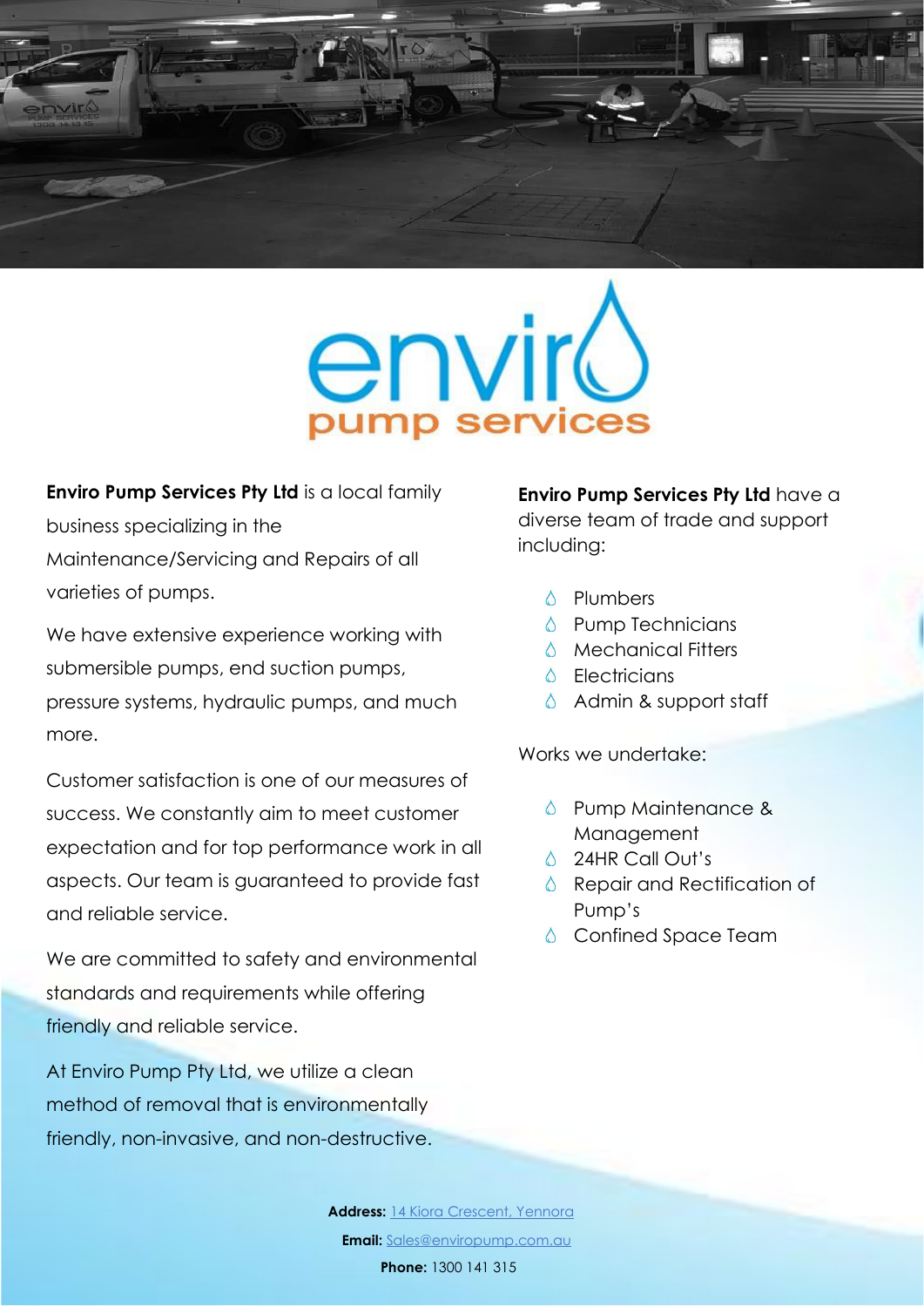



# **QUALIFICATION/ CERTIFICATION**



## **OTHER BUSINESS PARTNERS**

#### **PRE-QUALIFICATION & CERTIFICATE OF RECOGNITION**



**Westpoint Shopping Centre** 

www.blueglue.com.au













**Stockland & Distribution Centre** https://www.stockland.com.au/

Stockland



**Sydney Airport** https://programmed.com.au/



## **WORKING WITH CHILDREN CHECK**

All technicians who set foot on school grounds will hold a working with children check.

This will be provided before any school works.

Address: 14 Kiora Crescent, Yennora

**Email:** [Sales@enviropump.com.au](mailto:Sales@enviropump.com.au)

**Phone:** 1300 141 315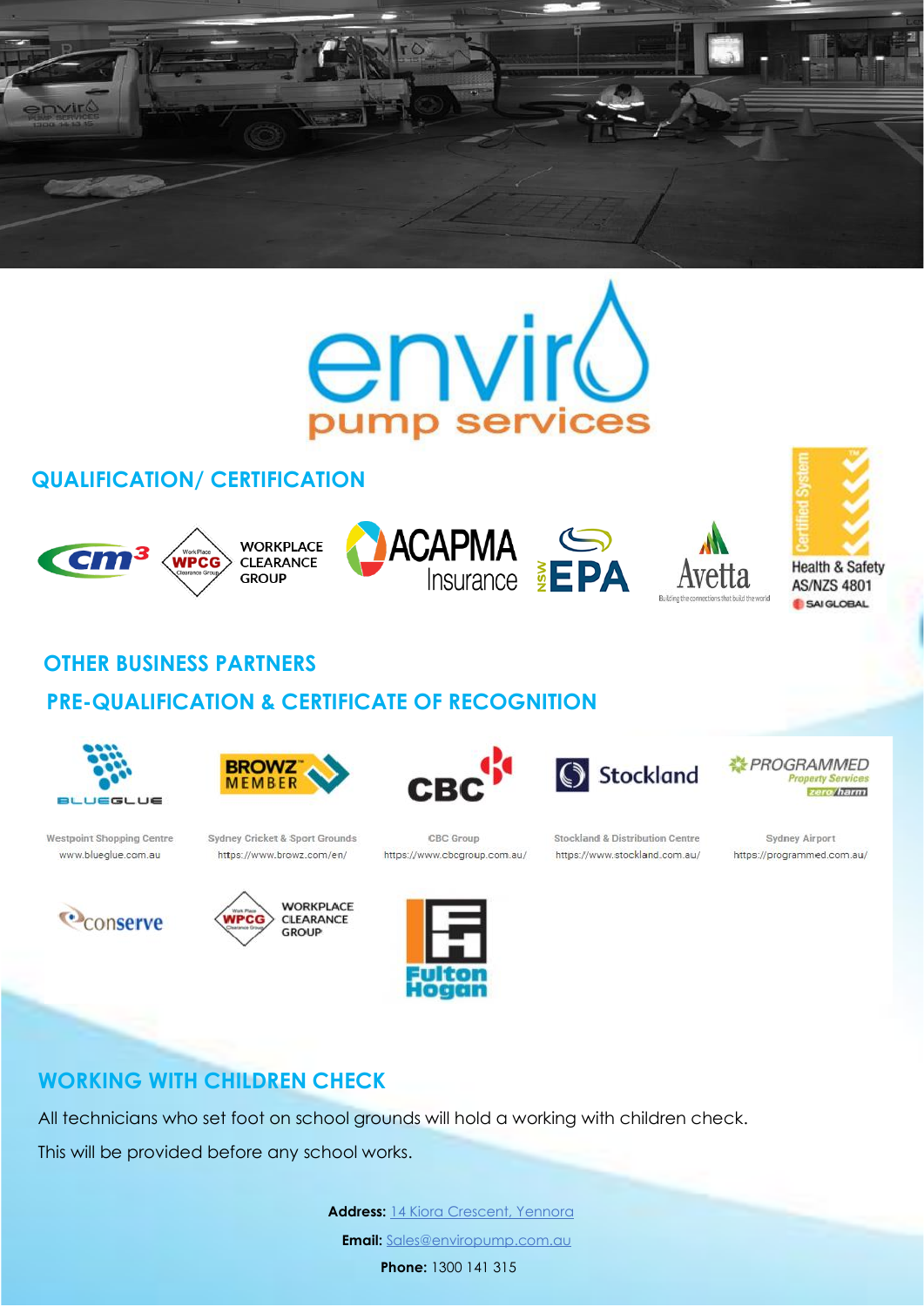



#### **WE ARE LOCATED ALL OVER SYDNEY WITH 6 VEHICLES ROAMING THE CBD !**



Our main base is located at Yennora, 29 K's west of the Sydney central business district.

We provide service all over Sydney.

- Yennora Enviro Pump Head Quarters
- Yennora Enviro Pump Factory

*We look forward to hearing from you, please call us 24 hours a day on 9721 2028 to arrange a free asset check quotation, meeting or an emergency call out*

**PO BOX 4392, NORTH ROCKS, NSW 2151**

**9721 2028**

**[Sales@enviropump.com.au](mailto:Sales@enviropump.com.au)**

**[http://enviropumps.com.au](http://enviropumps.com.au/)**

**Address:** 14 Kiora Crescent, Yennora

**Email:** [Sales@enviropump.com.au](mailto:Sales@enviropump.com.au)

**Phone:** 1300 141 315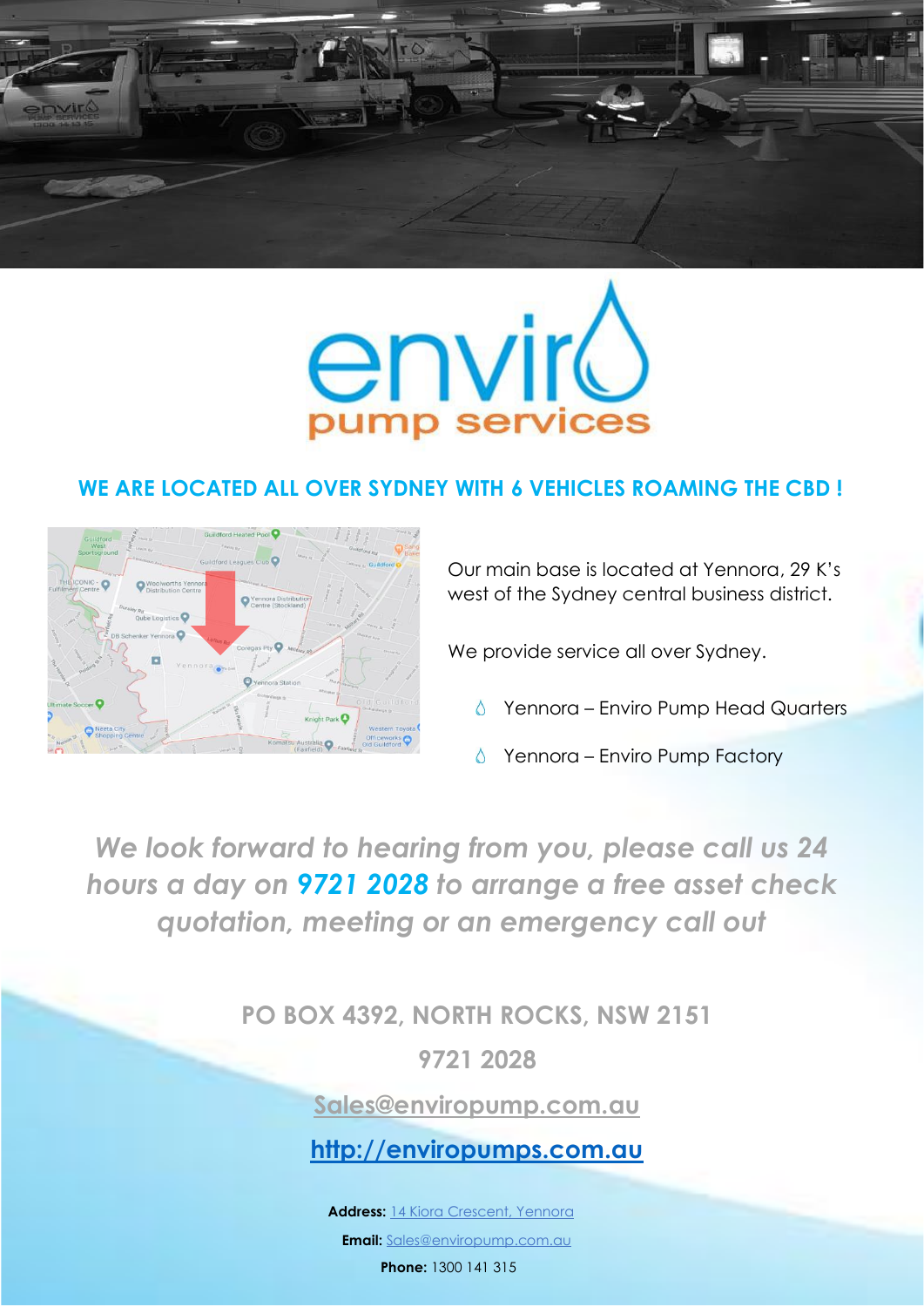





#### **HEALTH, SAFETY & ENVIRONMENT**

**Enviro Pump Services Pty Ltd** Safety system is accredited to AS/NZS 4801 ensuring that we operate under formal documented policies and procedures that are compliant with worldwide best practices. Our employees are committed to achieving the highest possible performance in Occupational Health and Safety in the workplace.



## **SERVICE:**

- Site Risk Assessment
- $\Diamond$  Spare parts availability
- $\Diamond$  Ongoing requirements support
- ♦ 24/7 responsive field service
- $\Diamond$  Long and Short-term pump hire
- **C** Pump Installation, commissioning & operation



# **SKILLS AND QUALIFICATION:**

- **△** Confined Space
- Transporting & Handling of Dangerous Goods
- **S** Working at Heights
- **S** Plumbing and Electrical Qualification

**Address:** 14 Kiora Crescent, Yennora

**Email:** [Sales@enviropump.com.au](mailto:Sales@enviropump.com.au)

**Phone:** 1300 141 315